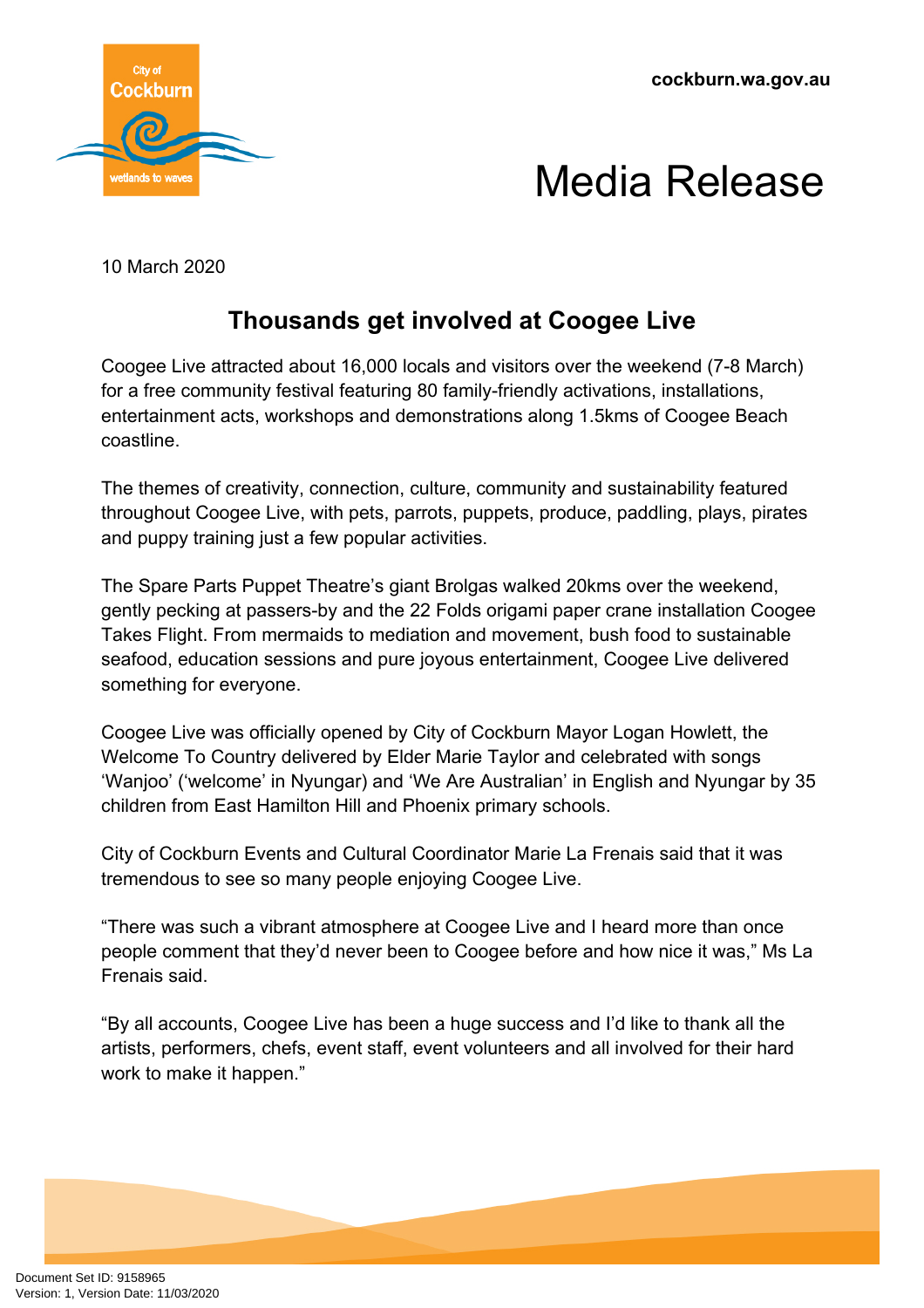



Coogee Live was a free event and also plastic free, with food vendors using biodegradable dishes and cutlery. Coffee was sold in 'keep cups' and water stations were set up across the event with reusable cups with special bins to put them into for sterilising and reuse.

Coogee Takes Flight smashed expectations, more than doubling the anticipated number of origami paper cranes with more than 1,500 installed.

The cranes were folded by 400 local students (pre event) as well as by hundreds of visitors at Coogee Live, each carrying a wish or message of hope including "I hope there are no more bushfires in Australia", "For everyone to feel they belong" to "I want to be a rock star".

Origami artist at 22folds Melanie Gray said it had been a true honour to be involved in Coogee Live.

"We had an overwhelmingly positive response with hundreds and hundreds of people folding paper cranes, which has been very humbling and some of the messages carry a lot of emotion, it's a really beautiful contribution by the community."

All members of the community were catered for, even those with limited mobility. Eight Cycling without Age Tri-Saws (like a rickshaw) transferred 1,800 people between the four Coogee Live hubs.

The City of Cockburn provided about 400 health checks at the Healthy Cockburn Live Better station, including blood pressure readings and hearing tests.

Event-goers were sustained by 13 food vendors serving about 2,000 croquettes, 1,600 dumplings, 800 sliders (mini-burgers) and 350 cannoli, plus 1,200 coffees.

To a packed house at the Ocean Kitchen Garden, popular local chefs Scott Brannigan of Coogee Common and Santini Bar and Grill executive sous chef Gord Kahle, demonstrated how to cook over coals.

Phil Clark of Fins Seafood explained how octopus is caught in Cockburn Sound and sardines from nearby Fremantle. Brannigan used freshly harvested paprika, herbs and beetroot from the massive garden at Coogee Common, which opened for the first time

Document Set ID: 9158965<br>Version: 1, Version Date: 11/03/2020